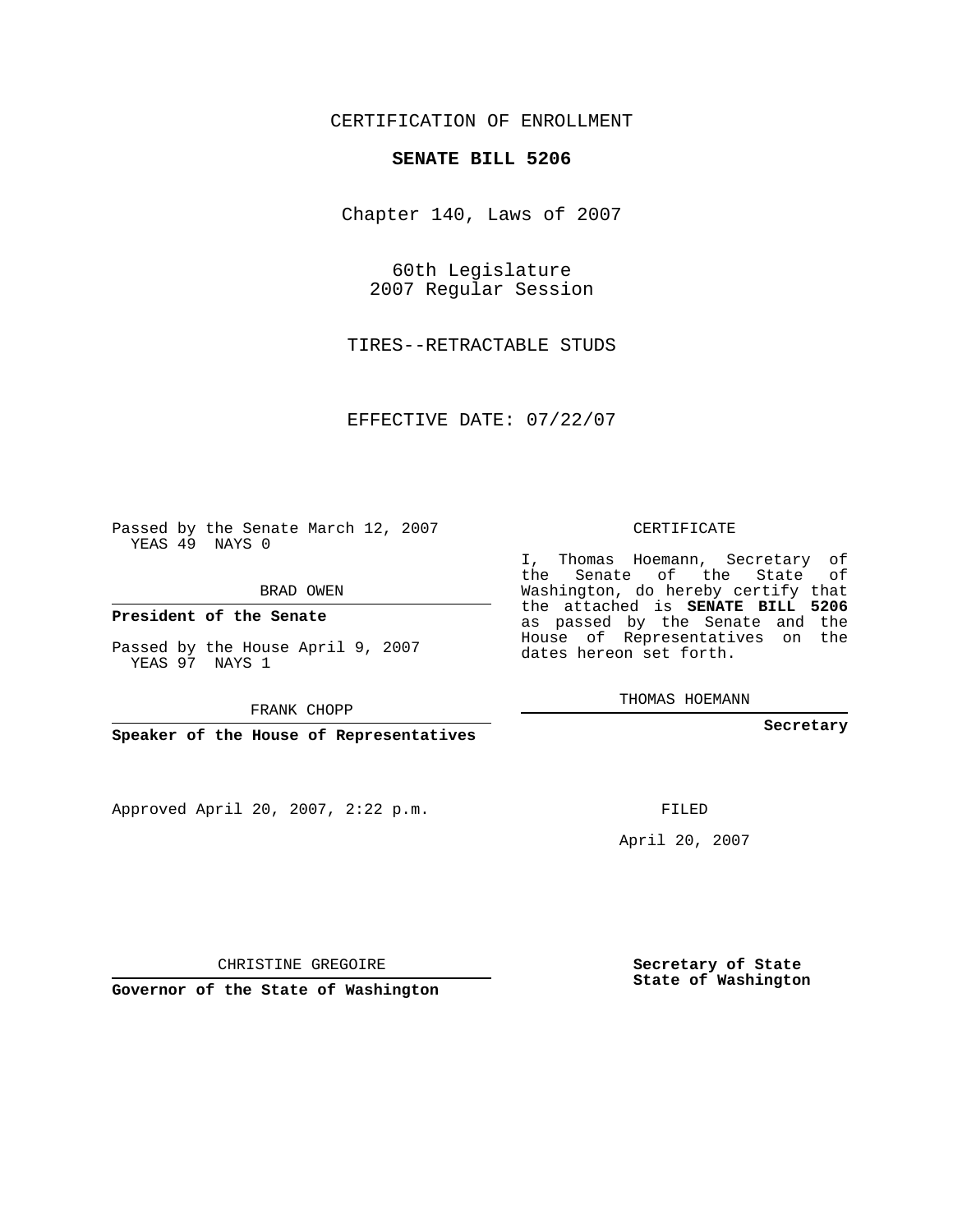## **SENATE BILL 5206** \_\_\_\_\_\_\_\_\_\_\_\_\_\_\_\_\_\_\_\_\_\_\_\_\_\_\_\_\_\_\_\_\_\_\_\_\_\_\_\_\_\_\_\_\_

\_\_\_\_\_\_\_\_\_\_\_\_\_\_\_\_\_\_\_\_\_\_\_\_\_\_\_\_\_\_\_\_\_\_\_\_\_\_\_\_\_\_\_\_\_

Passed Legislature - 2007 Regular Session

**State of Washington 60th Legislature 2007 Regular Session By** Senators Haugen and Swecker

Read first time 01/12/2007. Referred to Committee on Transportation.

 1 AN ACT Relating to tires with retractable studs; and amending RCW 2 46.04.272, 46.37.420, 46.37.4215, and 46.37.4216.

3 BE IT ENACTED BY THE LEGISLATURE OF THE STATE OF WASHINGTON:

 4 **Sec. 1.** RCW 46.04.272 and 1999 c 219 s 1 are each amended to read 5 as follows:

 (1) "Lightweight stud" means a stud intended for installation and use in a vehicle tire. As used in this title, this means a stud that is recommended by the manufacturer of the tire for the type and size of the tire and that:

10  $((\{+1\})$  (a) Weighs no more than 1.5 grams if the stud conforms to 11 Tire Stud Manufacturing Institute (TSMI) stud size 14 or less;

12 ( $(\frac{2}{2})$ ) (b) Weighs no more than 2.3 grams if the stud conforms to 13 TSMI stud size 15 or 16; or

14 ( $(\langle 3 \rangle)$ ) (c) Weighs no more than 3.0 grams if the stud conforms to 15 TSMI stud size 17 or larger.

16 (2) A lightweight stud may contain any materials necessary to 17 achieve the lighter weight.

18 (3) Subsection (1) of this section does not apply to retractable 19 studs as described in RCW 46.37.420.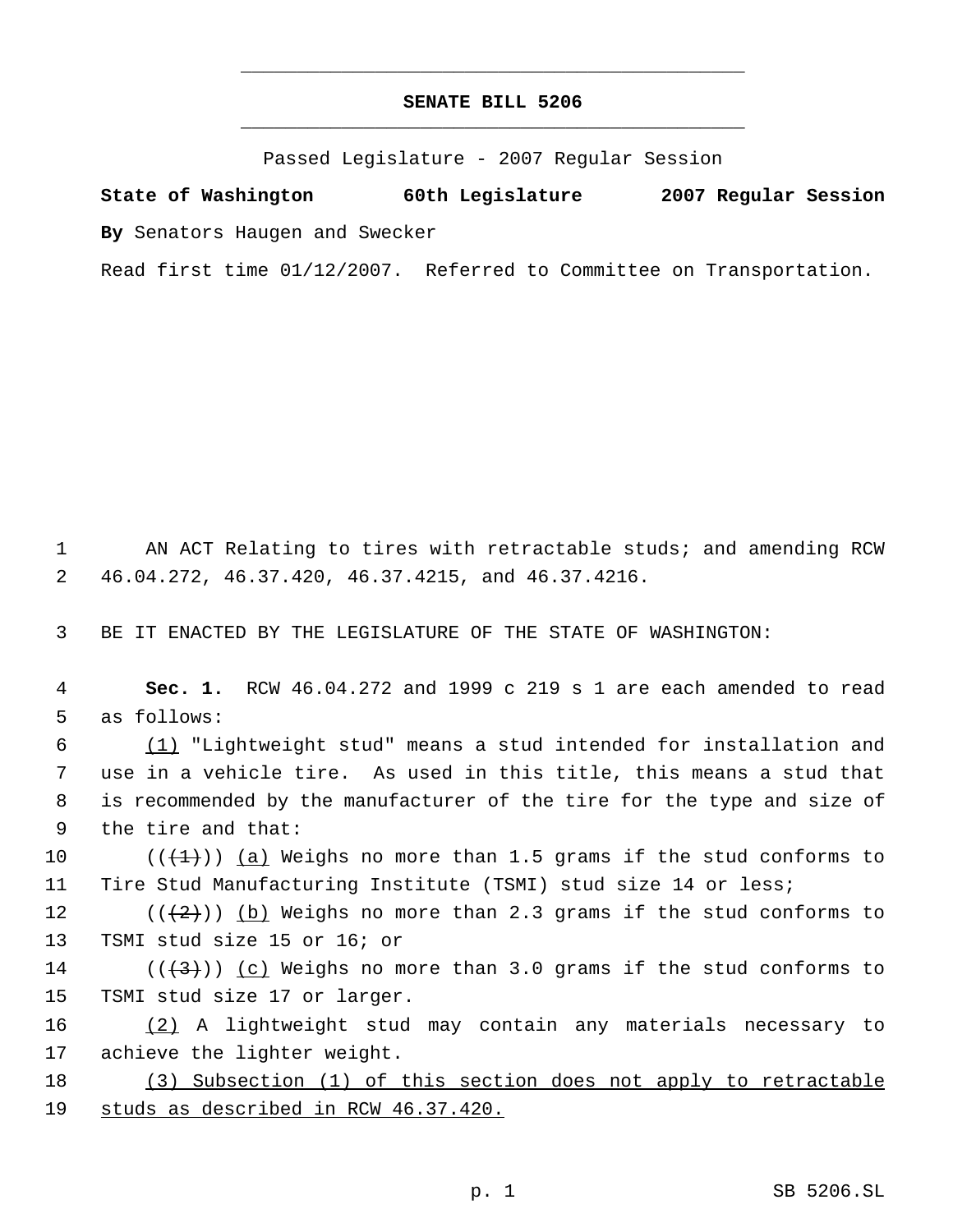**Sec. 2.** RCW 46.37.420 and 1999 c 208 s 1 are each amended to read as follows:

 (1) It is unlawful to operate a vehicle upon the public highways of this state unless it is completely equipped with pneumatic rubber tires except vehicles equipped with temporary-use spare tires that meet federal standards that are installed and used in accordance with the manufacturer's instructions.

 (2) No tire on a vehicle moved on a highway may have on its periphery any block, flange, cleat, or spike or any other protuberance of any material other than rubber which projects beyond the tread of the traction surface of the tire, except that it is permissible to use farm machinery equipped with pneumatic tires or solid rubber tracks having protuberances that will not injure the highway, and except also that it is permissible to use tire chains or metal studs imbedded within the tire of reasonable proportions and of a type conforming to rules adopted by the state patrol, upon any vehicle when required for safety because of snow, ice, or other conditions tending to cause a vehicle to skid. It is unlawful to use metal studs imbedded within the 19 tire between April 1st and November 1st, except that a vehicle may be equipped year-round with tires that have retractable studs if: (a) The studs retract pneumatically or mechanically to below the wear bar of 22 the tire when not in use; and (b) the retractable studs are engaged 23 only between November 1st and April 1st. Retractable studs may be made 24 of metal or other material and are not subject to the lightweight stud weight requirements under RCW 46.04.272. The state department of transportation may, from time to time, determine additional periods in which the use of tires with metal studs imbedded therein is lawful.

 (3) The state department of transportation and local authorities in their respective jurisdictions may issue special permits authorizing the operation upon a highway of traction engines or tractors having movable tracks with transverse corrugations upon the periphery of the movable tracks or farm tractors or other farm machinery, the operation of which upon a highway would otherwise be prohibited under this section.

 (4) Tires with metal studs imbedded therein may be used between November 1st and April 1st upon school buses and fire department vehicles, any law or regulation to the contrary notwithstanding.